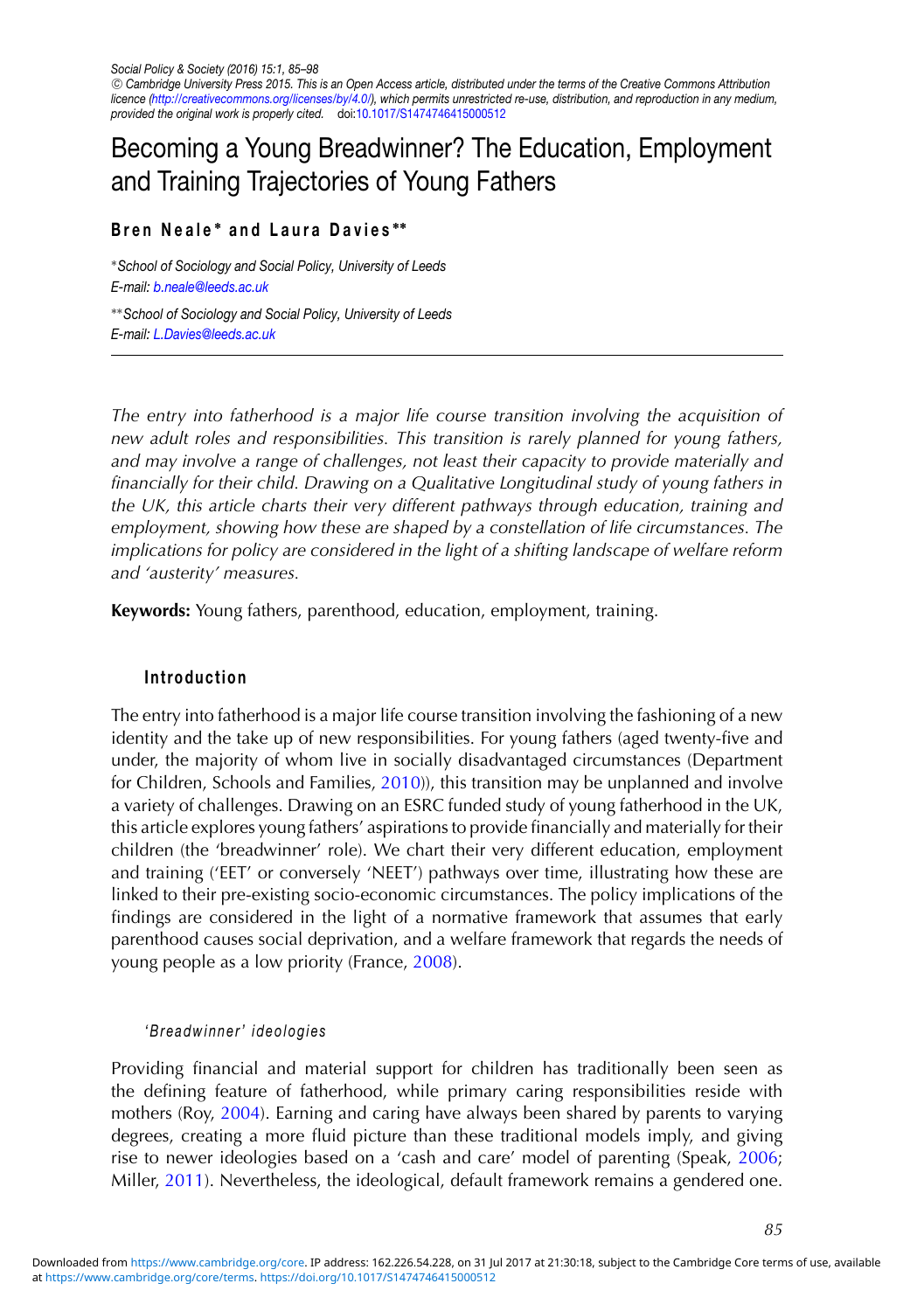Fathering continues to be mediated through mothers who are gatekeepers to their children. Paid work and provisioning for a household and family continue to be bound up with ideas of adult masculine identity, status and reputation, particularly within working class households (Roberts, [2013\)](#page-13-0). The cultural stereotype of the male breadwinner tends to be reinforced in the UK through a variety of policy and legislative frameworks that take an 'economic view' of fathering. Not providing for their family is a key characteristic of the absent 'bad father' that can be seen in some UK policies and wider public discourses (Miller, [2011\)](#page-13-0). Whatever factors may lead to refinements in parental roles over time, fathers are likely to start from an imperative to earn, (with some discretion over when, where, and how they care), while mothers start from an imperative to care (with some discretion over when, where, and how they earn) (Neale and Smart, [2002\)](#page-13-0).

Evidence from young fathers suggests a similar balancing of these gendered constructs. While they wish to 'be there' for their children and not simply as 'weekend dads', they regard breadwinning as a 'taken for granted' part of their emerging adult status and identity (Glikman, [2004;](#page-13-0) Duncan *et al*., [2010;](#page-12-0) Negura and Deslauriers, [2010\)](#page-13-0). Whatever their values and aspirations, however, they are likely to face significant social and structural barriers to both caring and earning (Speak, [2006\)](#page-13-0). Their relationships with the mothers of their children and the maternal grandparents are crucial, and yet these are likely to be newly forged and fragile. Moreover, they may have little capacity to provide financial or material (for example, housing) support for their child (Speak, [2006\)](#page-13-0). This is particularly so where they lack formal educational skills and qualifications to propel them into training or employment. Their youthful and dependent status compounds these problems (Neale, forthcoming). Young fathers of post-school age may have fragile EET trajectories that are still very much in the making, while school-age fathers, who enter parenthood before the age of seventeen, are simply too young to either earn a living or access welfare benefits in their own right.

#### *Employment opportunities and constraints*

Becoming a young breadwinner is difficult in the current climate of insecure youth labour markets and reduced welfare entitlements (Neale, forthcoming). In contemporary Britain, only a third of young people with no formal qualifications are in paid employment (Lawton, [2013:](#page-13-0) 6). A third live in poverty, including those churning in and out of work. Of these, 1.9 million will have an estimated income considerably below the poverty threshold (below 50 per cent of median income). This poverty rate has grown by 6 per cent over the past decade for this age group, and is higher than for any other age group in the UK (Born and Aldridge, [2015\)](#page-12-0).

New Labour's solution to tackling these disadvantages was to encourage and, increasingly, to compel young people into paid work or training. This was the thrust of the ten-year Teenage Pregnancy Strategy, with its unrealistic target to achieve a 60 per cent take up of education, training and employment among young parents (Neale, [2015\)](#page-13-0). The UK has also seen a shift towards increasing welfare conditionality and a drift away from the insurance principles of the post-war welfare settlement. The dominant perception is that unemployment and disadvantage is caused by the characteristics of the unemployed, a deficit of skills and motivation among young people themselves. In the process, the 'stronger' explanation for social exclusion, that it is the product of neo-liberal,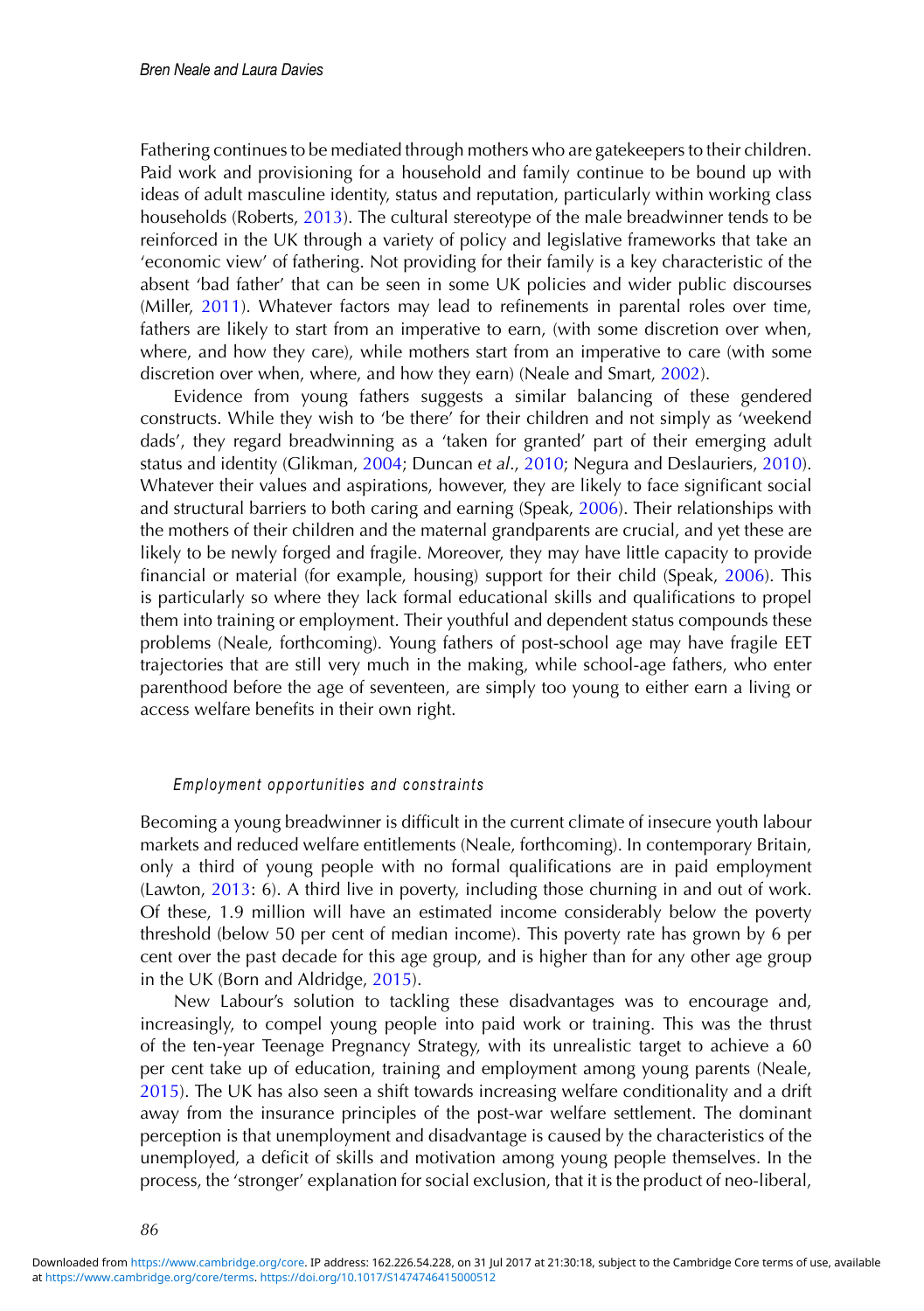capitalist economies that rely on a flexible and casual labour force, has been side-lined (Veit Wilson, cited in MacDonald, [2011\)](#page-13-0).

Nevertheless, the rationale that employment is the key solution to the ills of poverty and disadvantage is wearing thin. New dynamic research that moves beyond static understandings of young people as either in or out of work (EET or NEET), is uncovering the fluidity and volatility of employment trajectories over time. This evidence shows that poverty has increased most rapidly among those who churn in and out of temporary work and benefits receipts (MacDonald, [2011;](#page-13-0) Shildrick *et al*., [2012\)](#page-13-0). This churning is not merely a feature of early employment experiences, which later settle into something more secure, but is becoming a long-term pattern stretching into later life. Insecurity for young people is rapidly becoming a way of life. As MacDonald [\(2011\)](#page-13-0) observes, it is *under*-employment that is the deeper and more pervasive problem. For semi-skilled or low-skilled workers, work itself has become 'poor': it is sufficiently precarious that it can no longer be relied upon to offer a good enough wage in the here and now, or security for the future.

The effects of these structural changes on disadvantaged young people has been well documented. They face the prospect of precarious EET trajectories; 'patchwork' careers in which they churn between training, unemployment and insecure jobs that are low paid and low status, as cleaners, drivers or security guards, on shop or factory floors, or in bars and fast-food outlets. Individuals may be assigned to training schemes in an instrumental fashion that pays scant attention to matching skills and interests with available opportunities, resulting in high drop out rates. They may be subjected to routinised and largely ineffective strategies to find work, for example, cascading their CVs to all employees in an area, regardless of the supply of jobs (MacDonald and Marsh, [2005\)](#page-13-0). Their fortunes are shaped not only by market immobility and precarity, but by a diminishing safety net of security through the benefits system (Simmons *et al*., [2013\)](#page-13-0). Young people on Job Seeker's Allowance are encouraged to take up of any form of work, regardless of how insecure or poorly paid it is, and, with the threat of sanctions if they do not comply, the process may deskill and impoverish them further (France, [2008\)](#page-13-0).

There is, too, an assumption that young people's needs are less than other age groups, and their wages and benefit entitlements are correspondingly diminished (France, [2008\)](#page-13-0). Two schemes to help young people into work and training, the Future Jobs Fund and Educational Maintenance Allowance (EMA), were axed during the first years of the Coalition government. A replacement scheme, the Youth Contract, was found to be too narrowly focused and ineffective in its design, delivery and impact (Newton, [2014\)](#page-13-0). Towards the end of the last administration, the Coalition chancellor defended plans to remove benefits from young people on the grounds that the imperative was to ensure they were either 'earning or learning'. The first budget of the new Conservative administration (July 2015) reduced entitlements to housing benefits for young people and announced a living wage available only to those over the age of twenty-five. In this climate, the inequalities gap across the generations looks set to widen further.

It was against this backdrop that we set out to understand the values and experiences of young fathers in navigating their (N)EET trajectories. In the light of a widely reported correlation between young parenthood and social deprivation (Neale, forthcoming), we sought to explore the factors that were making a difference to their life chances, considering to what extent early parenthood is significant in this process, and whether it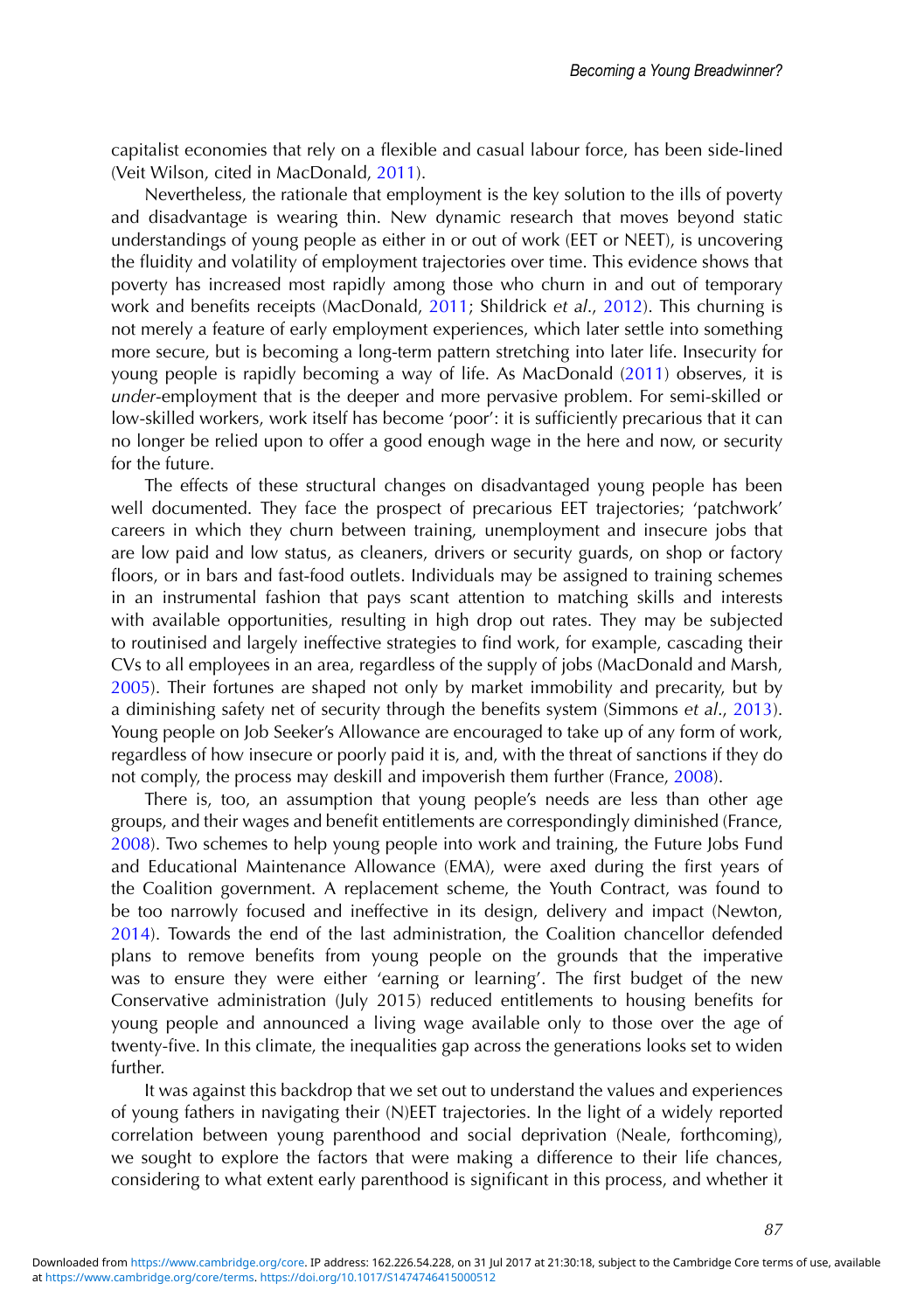could be said, in any sense, to 'cause' social deprivation. These are contested issues that we return to below.

## **Methodology: the following young fathers study**

The findings presented here are drawn from two linked ESRC funded studies of young fatherhood, conducted in a Northern city in the UK (2010–15). The research utilised Qualitative Longitudinal (QL) methodology. In the US and Canada this method has been used to generate important insights about young fathers (Glikman, 2004; Negura and Deslauriers, 2010). In the UK, however, there is a paucity of qualitative and longitudinal evidence on young fathers. Our study has generated a unique and extensive dataset that affords new insights into their unfolding lives. We have also filled a significant gap in the current longitudinal evidence base, which is limited in the main to surveys that are tracking older cohorts born in the second half of the last century (for example, Kiernan, [1997\)](#page-13-0). The value of QL research is increasingly recognised in the UK. While longitudinal enquiry turns a 'snap shot' of social life into a movie, *qualitative* longitudinal research creates an upclose-and-personal movie, with enhanced depth and explanatory power (Neale, [2015\)](#page-13-0). As Ridge [\(2015\)](#page-13-0) suggests, this methodology transforms our visions of the social world from monochrome to rich shades of colour and contrast. In particular, it affords unique insights into the factors that shape life course transitions, and the mechanisms that lead to upward or downward trajectories over time (Neale and Flowerdew, [2003;](#page-13-0) Neale, [2015\)](#page-13-0). It can therefore shed light on debates about the causes and consequences of social hardship.

Current evidence is contested, partly because of the selective use of qualitative evidence in policy (Graham and McDermott, [2005\)](#page-13-0), and because the current longitudinal evidence base upon which to build robust explanations has some limitations. As Neugarten (cited in Neale, [2015\)](#page-13-0) observes, such research does not analyse lives but presents statistical histories of cohorts, with all the attendant dangers of inferring causality from correlations. Those working with large-scale 'thin' data acknowledge the inherent complexities of unravelling interactions between individual and structural processes (Such and Walker, [2002;](#page-13-0) Welshman, [2007:](#page-13-0) 226–8). These are not either/or factors of course; both are implicated as dynamic processes that are in perpetual interplay as lives unfold. Yet debates may become polarised where analysis rests on over-simplistic, linear models of causality (A causes B). These do not necessarily map onto real world processes, which unfold in complex, non-linear ways. Moreover, linear explanations may feed into simplistic policy responses that may or may not resonate with real lives. Understanding *how* and *why* individual and structural factors intersect to create varied pathways over time requires micro-dynamic evidence that captures *subjective* causality, the nuanced meanings and significance that these processes hold for people themselves. Moreover, by enabling a humanistic approach to unfolding lives, QL research provides a necessary corrective to negative portrayals of marginalised groups in public and popular rhetoric.

Our study has followed the lives of thirty-one young fathers from varied socioeconomic backgrounds. Twelve were tracked over five waves of interviews (2011–14), and the remainder over two waves (2013–14) (see details in Neale *et al*., [2015\)](#page-13-0). Eighteen of the young men were school age fathers, having conceived their first child between the ages of thirteen and sixteen, with most (fifteen) clustered in the age range fifteen to sixteen. The remaining thirteen young men conceived their first child between the ages of seventeen and twenty-four, with a fairly even spread across this age range. Only two of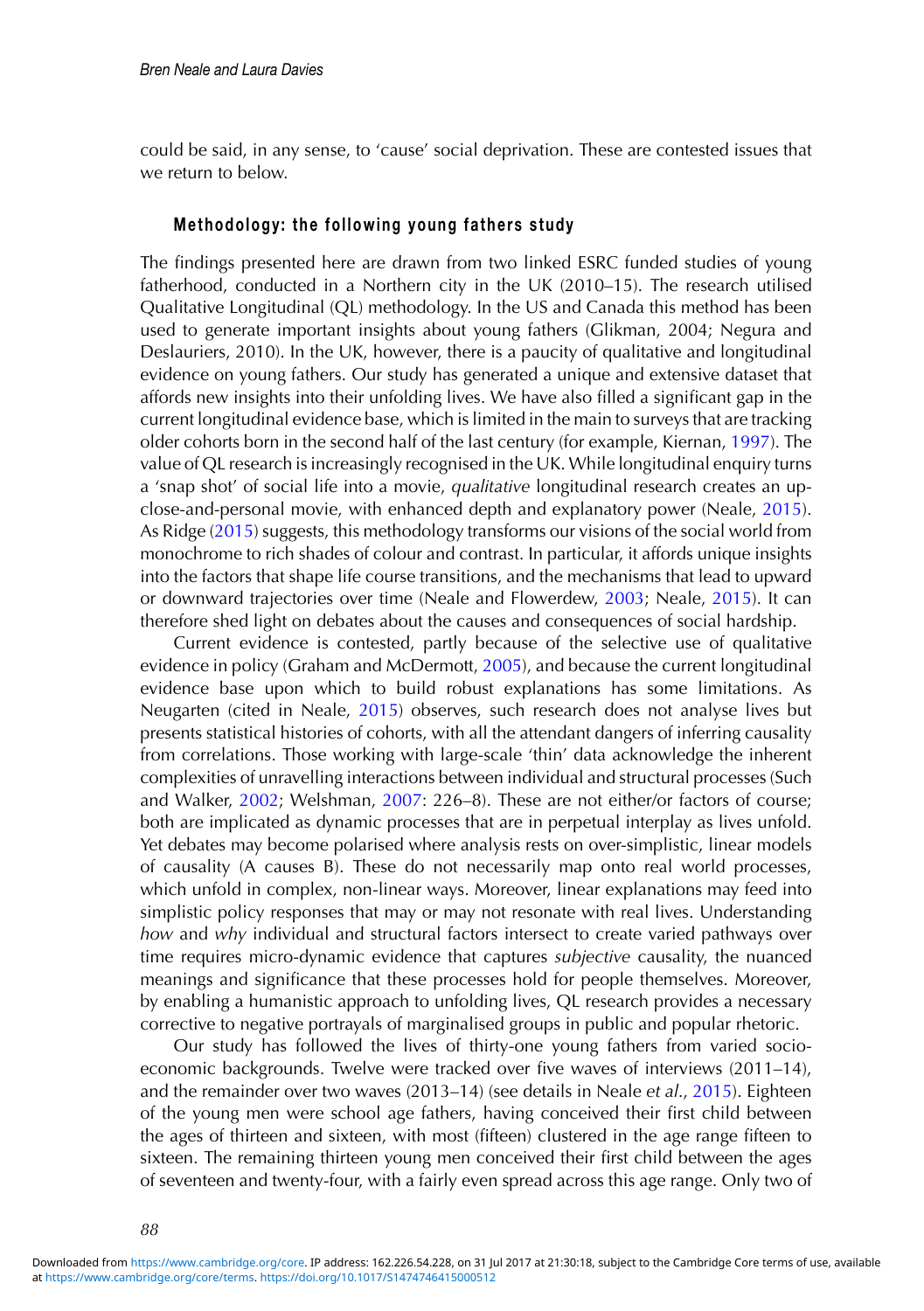the fathers had planned to enter parenthood at the time that they did, although once they adjusted to the idea their children were far from unwanted. While relationships with the mothers and living arrangements were highly varied, a substantial majority maintained contact with their children over the course of the study. The intensive tracking enabled us to chart the changing fortunes of the young men and capture something of the volatility of their lives over relatively short periods of time. The diverse nature of the sample enabled an exploration of the young men's EET pathways and the causal processes involved in these variations. The prospective longitudinal window provided into their unfolding lives is a relatively modest one, covering between two and four years; the trajectories described here are clearly far from fixed but very much 'in the making'. Nevertheless, it is possible to discern clear differences in the way these pathways have taken shape and are unfolding, as we report below.

# **Findings**

## *Aspirations and values surrounding breadwinning*

In line with existing evidence, the young fathers in our study uniformly held to the values of both 'earning' and 'caring' as core attributes of fatherhood. Providing for their children was a 'given', but the accounts reveal the importance attached to 'being there' in a loving, personal relationship with a child. Indeed, these roles were intertwined: being a provider was inextricably bound up with being 'close' to a child:

I was only eighteen, so it was . . . a shock, like I said, it forced me to grow up, to take responsibility . . . to go and look for work . . . [A good dad is] one that listens, always there, no matter what. And teach you things . . . bed-time stories and just spending time, that important time. It's not just about buying them clothes, buying them this and that. It's – it runs a lot deeper than that. It's having that bond  $\ldots$  My son  $\ldots$  wants to be like me  $\ldots$  get my hairstyle, support the same football team . . . It's wonderful to see 'cause I never had that . . . I grew up with  $[my \text{ dad}]$  in and out of my life  $\dots$  [Their mum] is  $\dots$  unemployed  $\dots$  Obviously, things like new jumpers for school ... we'll go out and get them. Yeah, I think me working full time  $\ldots$  it can be the difference for her  $\ldots$  I think it's important to provide – not just financially, but in all the other areas. (Kevin, semi-skilled, aged 24, employed, wave 1)

The young men often spoke starkly about the imperative to fulfil their provider role:

I want any job that's possible, cos if I didn't have money, that'd mean I'm a bad dad 'cos I'm not making a living or anything. (Jackson, low-skilled, aged 16, unemployed, wave 2)

 $[I'm on]$  benefits money – you haven't earned it, so I haven't provided . . . getting up in morning and grafting all day, and then coming home . . . that's providing. I'd much rather be in a job, earning. (Jax, low-skilled, aged 18, unemployed, wave 2)

I wouldn't change Sylvie [daughter] for the world, but maybe I wish I would have waited until I had a job . . . and a little bit more money . . . You need a job just to pay your bills . . . But things happen don't they? (Andrew, low-skilled, aged 16, unemployed, wave one)

However, for low-skilled young men, employment and financial security could be remote goals. School-age fathers lacked funds for basics such as milk, nappies and bus fares to visit their children. They relied heavily on their parents in the short term, saving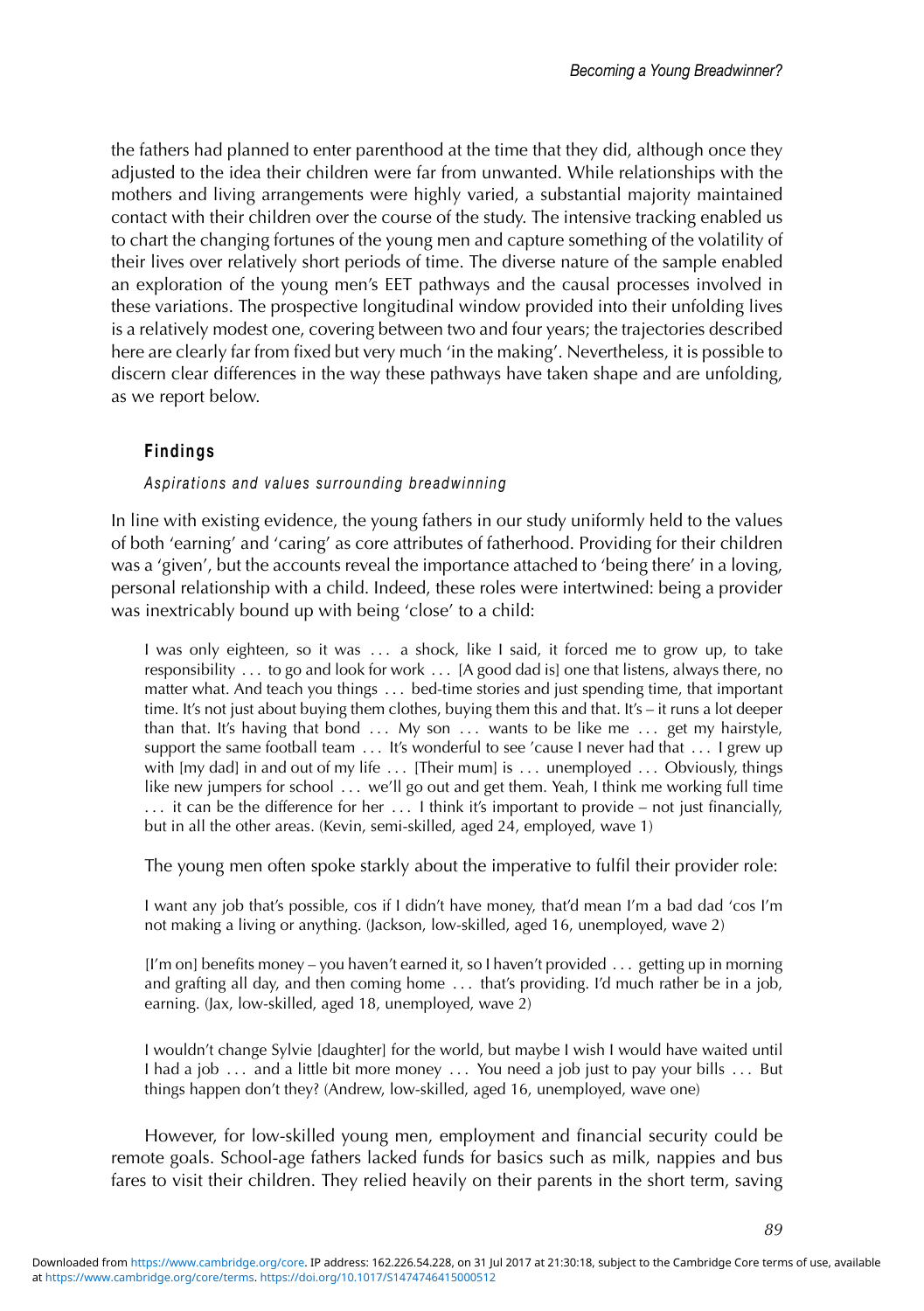pocket money and other handouts for essentials, and, in some cases, resorting to criminal activity to fulfil their provider role:

It was hard at first, cos that's when you have to buy everything – a cot and clothes and all that lot. And when I were at school I were selling cigarettes . . . and more [laughs wryly] and that's how I made me money to pay for everything . . . I've got basically no money. I'm trying to do good in me life and all that. It's a lot of pressure on me. It does your head in . . . I [can't] take the kids out, nice places ... You want the best for your kids. You want 'em in nice clothes ... I'm struggling to put decent food on the table . . . Yeah, [finance] does play a lot in it. Definitely, 'cause if you ain't got money, I mean you can love your child and that, can't you . . . now't can beat that love . . . But I mean . . . when it comes to feeding and stuff like that, if you can't do that, then your fucked aren't you, basically. (Callum, low-skilled, aged 19, unemployed, waves 2 and 3)

Such experiences can create a disjuncture between young fathers' values and aspirations around breadwinning, and what they can achieve. Whatever their age and skills at the point of entry into parenthood, very few young fathers in this study felt they had had sufficient time to consolidate their EET aspirations.

## *Education, employment and training: trajectories in the making*

Across our sample we discerned significant variation in the EET skills, qualifications and experience of the young men. These were the springboards to their increasingly diverging futures. The differing attributes of the young men, ranging from skilled, to semi-skilled to low-skilled, provides the framework for our analysis. Our reporting relates to the positions of the young men at the close of our fieldwork and the journeys undertaken to arrive at these positions. These EET states are inherently provisional and porous; some individuals were striving to move up a level or prevent slippage down to the level below. In what follows, we chart these upward and downward transitions over time and the ensuing trajectories-in-the-making. In the more detailed cases, we illustrate how these pathways intersect with the young men's unfolding lives as parents and in relation to other domains of experience.

# *'Skilled' trajectories*

Six of the young men in our study, all from middle income families, were at university. Three had entered parenthood in their early twenties (in two cases as a planned transition within marriage, and with primary caring mothers); two were in their late teens, and one was still at school. While the trajectories of the older fathers were well defined and stable, the younger ones were more circuitous. Two of these were combining their studies with part-time work, as well as some direct care of their children. Jock modified his aspirations to go onto a higher degree because he faced a triple burden of earning, learning and caring that became relentless when his relationship with the mother came to an end. Ben, in contrast, was eighteen and in his first year of university when his child was conceived within a transitory relationship. He considered giving up his degree to find a job, since his course involved a one-year placement abroad. But with support from his parents, and the mother as primary carer, he focused on securing his degree, continued to live in student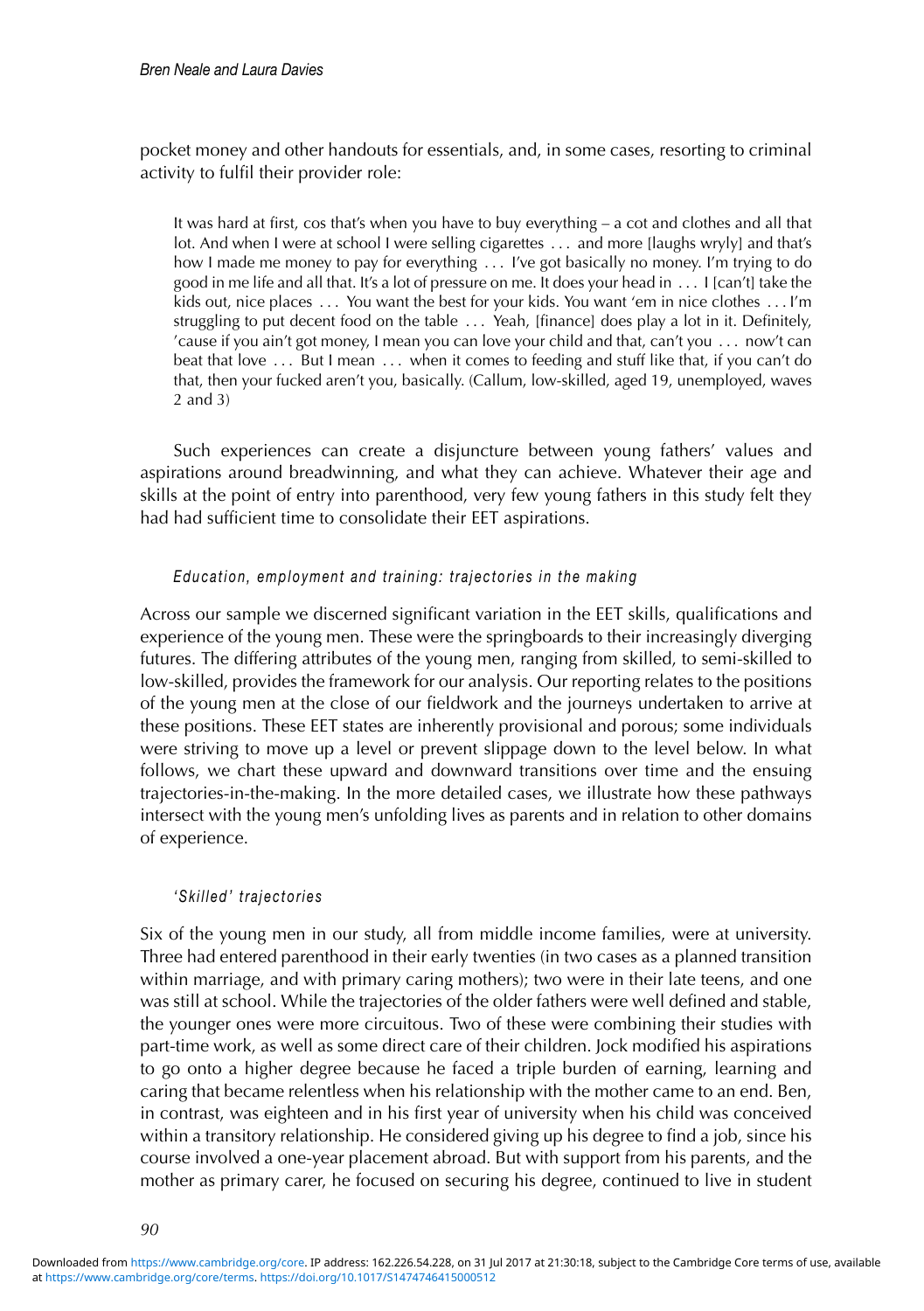accommodation, and fitted his caring responsibilities around his studies. In common with all the young men, his child provided an additional motivation to pursue his career:

It's just completely altered my trajectory as it were – it's like a responsibility that's always there . . . I'm really pleased I went [abroad] actually, yeah. Rather than dropping out of Uni and in a substandard job. It felt like . . . you know, the most logical course of action to take. And the one that was kind of most in line with the plan I'd had  $\ldots$  and then hopefully get a decent job  $\ldots$ I find it quite a difficult situation because on the one hand I don't have the money to provide, but on the other hand I really do want to be able to provide . . . But it's worth a short period of ... struggling through it for potentially quite a comfortable existence after university ... And it would be, ultimately it would be better for [my daughter] . . . In my home town, the twenty-year olds are unemployed and going out and getting drunk. I'm not like that, I'm working towards something better . . . I can still be a good dad and also do what I want. (Ben, skilled, aged 19/20, full-time university student, waves 1/ 2)

As a final example, Dominic's entry into parenthood at the age of sixteen triggered a disruption to the longer-term, skilled trajectory that he had aspired to while growing up. He managed good grades for his GCSEs, which gave him entry to a 6th form college, but to support his child he combined studying with part-time, semi-skilled office work. During college he separated from the mother and contact with his child was curtailed. His earning power became a critical factor in his efforts to reinstate contact. Like Jock, he was then engaged in a triple burden of earning, learning and direct care of his child, which he managed with the support of his parents. However, these events took their toll and he dropped out from his A-level course. At the time of his first interview, Dominic had moved to full-time office work; he was on a stable, semi-skilled trajectory that did not match his educational profile and aspirations. Four years later, Dominic's life was back on track: he was studying for a degree and with plans for a professional career. He was supported in this by his learning mentor, and his parents, who helped him find a regular pattern for combining degree level study, a part-time job, an unpaid internship and direct care of his child. We trace his journey across two waves of interviews:

I'm not best pleased I'm in this job ... cause it's really mind numbing ... So it's not for me . . . I'm purely there just to, just to take money out, cause of financial constraints . . . I have to get some sort of income when it comes to a child . . . Regardless of . . . what I feel I can do, it is just a case of keeping my job . . . Before this happened, you know, I'd, I'd had aspirations of what I wanted to do . . . But I feel quite trapped at the moment, I'm quite aimless. What's the point in having any ambition if you just, you know . . . Everything's a struggle. (Dominic, semi-skilled, aged 18, employed, wave 2)

Going down to part-time from full-time's a massive shift in your lifestyle . . . In some ways, it's lucky how it's turned out where I've had three years work experience . . . [I knew] I wasn't going to Uni just for the sake of going . . . I've got a direction, it gives me motivation . . . I work evenings so I have the full days to commit to Uni ... As I say it's very tiring 'cause I'm up at eight ... and then it's a case of I'm working till ten at night ... It's all building towards, hopefully, a career path in future . . . I'm genuinely a lot more happy. (Dominic, skilled, aged 21, part-time student/part-time employed, wave 4)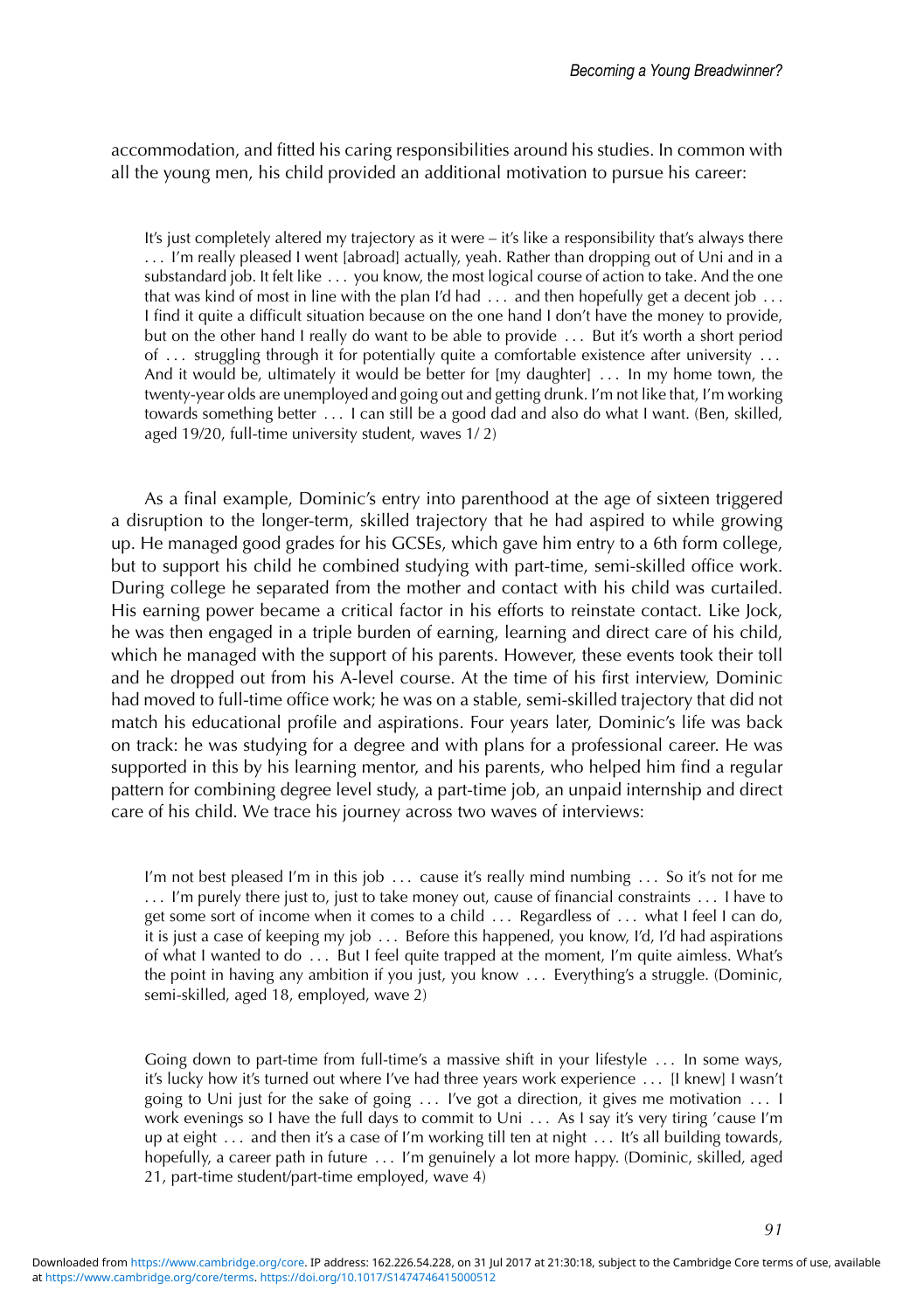## *'Semi-skilled' trajectories*

Eleven fathers were in this group at the close of our fieldwork. One had entered parenthood in his early twenties, two in their late teens and the remaining eight were schoolage. Six fathers were from middle income families and five from low income families. Relationships with the mothers varied, but these young fathers had maintained a regular commitment to their children over time. Iman, who had been in a fleeting relationship, had an academic identity and background. His aim was to secure a longer term strategic pathway through sixth form college and university, which would take him into the skilled category over time:

It's given me that drive and determination ... Although I did have my aspirations ... But it's made me ... you know, it's made it concrete – the only way I can do that is by studying hard – or winning the lottery overnight [laughs] . . . I've explained the bigger picture – you know, I said to [the mum], 'I could just get a job now, you know . . . stop my studying and just, you know, any money I give it to the kids. But then what is that benefiting the kids? That's just money for now. That money goes. It's not putting nothing in place for them kids. (Iman, semi-skilled, aged 16, full-time student, wave 1)

Kevin, in contrast, prioritised paid work over his construction college course in order to support his child and then partner (he was in this relationship for seven years). With great regret, he left college at the age of eighteen and held several temporary jobs before securing a full-time stock control job at a warehouse. At the time of his interviews with us he was studying for a National Vocational Qualification (NVQ) in warehousing, which would enable him to apply for promotion or a higher paid position:

To come out of college, no real grades from school, not even completed a year of college, I was worried . . . who would employ me? . . . I had four cleaning jobs and I just worked and worked and worked and provided. It was hard, yeah [laughs] . . . looking back maybe I could have stayed at college and got a few years under me. (Kevin, semi-skilled, aged 24, full-time employee, wave 1)

Like Kevin, most of the semi-skilled group were following shorter term EET trajectories, attempting to accrue skills and qualifications through a piece-meal mix of study, training, and low paid, insecure employment, often with more than one parttime job at a time. A key aim for these young men was to secure better work, a pay rise or promotion, or extended or better hours, or improved conditions or a more permanent contract. Indeed it was striking that finding a job was simply not enough; there was ongoing pressure to find a *secure* job, to move from under-employment to full employment. This was a difficult and protracted process, necessitating relentless searching and changes in direction.

If finding the right kind of work was a challenge, so too was securing appropriate training and apprenticeships. Senwe had attended a decorating course on day release from school, followed by a full-time college placement for an NVQ. Unable to meet the standards to progress to the second year, he faced a demoralising period of unemployment, and low-skilled, short-term work in a fast food outlet, through which he was supported by his mother. Motivated by his daughter, mother and connexions worker, he eventually secured a two-year apprenticeship in bricklaying through the Construction Industry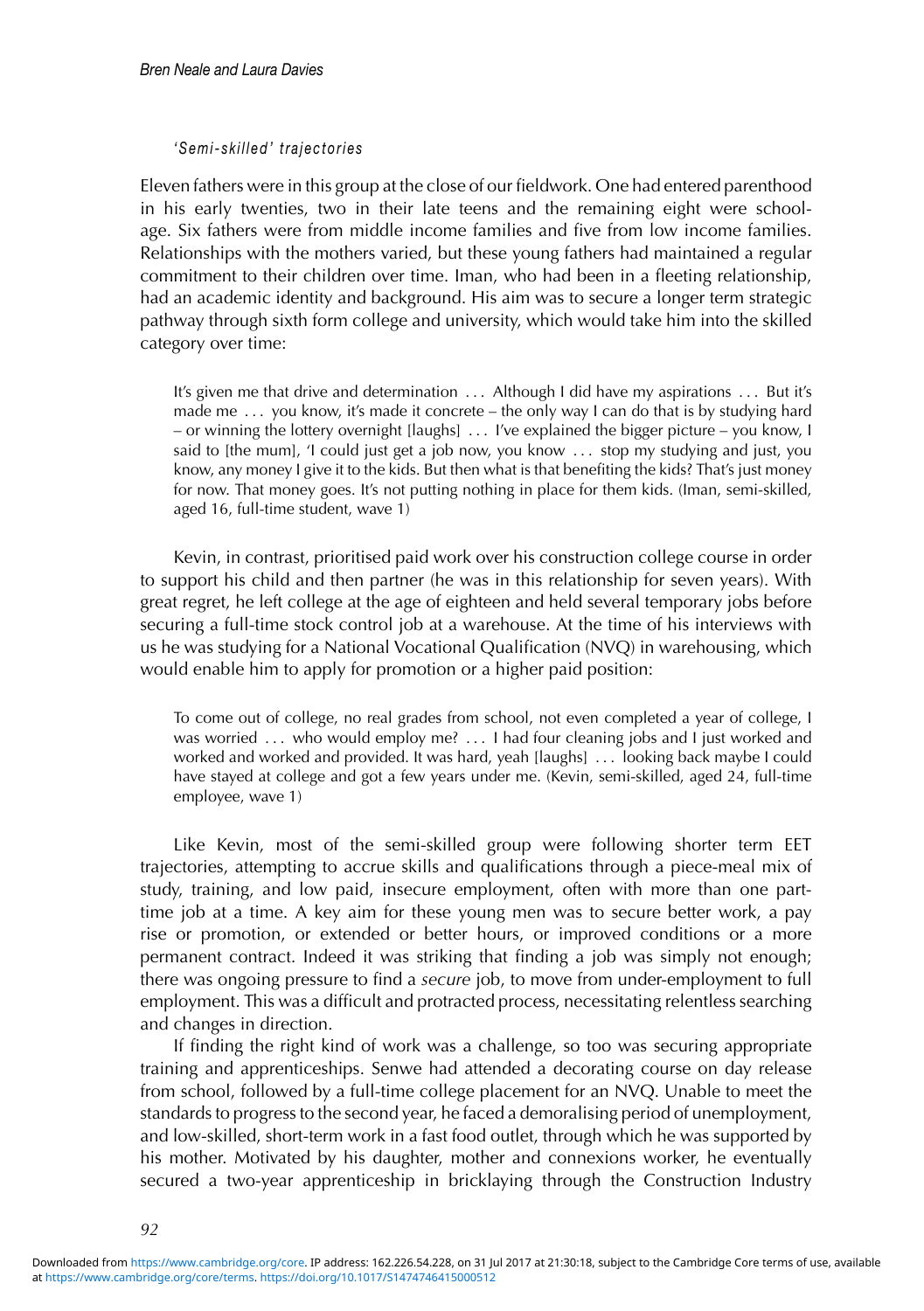Training Board. This 'snakes and ladders' process, on the borders of semi- and low-skilled status, took three years:

It's just that challenge of growing up, manning up, knowing that you've got a kid coming on the way . . . I was really upset and down, 'cause most of my friends have gone to Uni or college and stuff, doing something with their life  $\ldots$  and I didn't want to let my mum down as well – just stay at home . . . and do nothing . . . I applied for three apprenticeships and went to an interview. Yeah, I got it! . . . Really happy . . . every day I just try my hardest and work hard so after two years I'll get the job. Not to just finish with nothing and just go back down on the dole. Now it's less stressful 'cause I'm earning instead of relying on my mum . . . So it's made me a better person to provide for my daughter, and just knowing that I'm working for her. And I feel proud of myself for doing that. (Senwe, semi-skilled, aged 16/19, Apprentice, waves 1/ 5)

The perseverance of these young men in improving their lot in life was striking; their accounts revealed the sheer hard work needed to secure, sustain and consolidate a breadwinner role in a context where they could not take their EET trajectories for granted. Like Senwe, Richard, Simon and Orlando also moved up from low to semi-skilled positions over time. Through protracted and circuitous routes, including debilitating periods on the dole, they found full-time jobs: in garage and warehouse work and in a sorting office. They saw these as staging posts on the way to the kind of work that they would eventually like to do, and, with good family support, they were sustaining their motivation.

Most of the young men in this group were strongly committed to securing semiskilled occupations. In many cases, they fitted the traditional model of the working-class fatherhood identity that is centred around the idea of breadwinning for their families. At the same time, these EET trajectories bear all the hallmarks of a casualised and 'patch work' labour market, necessitating shorter term decision making and horizons and uncertain futures.

#### *'Low-skilled' trajectories*

Fourteen young men, all from low income families, fell into this category at the close of our study. They had accrued negligible qualifications, skills or experience upon which to build an EET trajectory. Their chances to compete for work in the labour market were slim and their journeys through school and post-school training were chequered, with higher drop out rates for both. Their financial circumstances were often precarious and they were dependent on out-of-work benefits, and with only limited family support for income and resources. Their aspirations to work as an integral part of their fatherhood role were no less strong than those of the other young men in the study, but the gap between aspirations and achievements was more pronounced, both in terms of embarking on a particular path and sustaining it over time:

So I've worked . . . a couple of times but it's just because it's always been temporary. So around these times . . . they always lay me off. So it's – I'm always looking again and looking again, until I find something again and I just start right over again. But it's just, it's just really hard to find something permanent this time because I didn't, I didn't finish my studies well and I didn't do no apprenticeship courses. So it's really got a bit hard for me to go to the, to, to the level of job that I, I was really supposed to, I really wanted to go to. (Marcel, low-skilled, aged 19, unemployed, wave 1)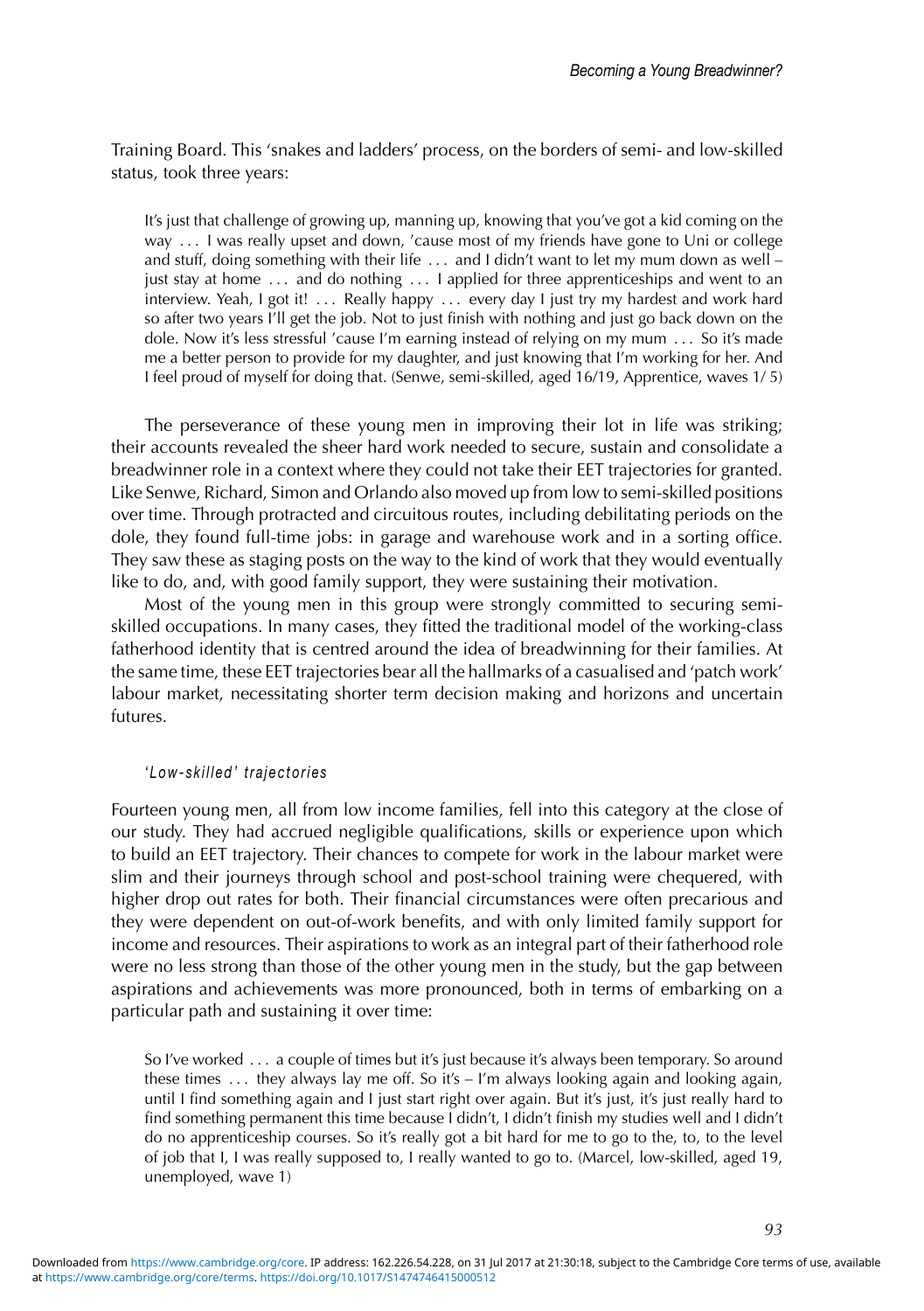Nine of these young men were school-age fathers, but, in each case, their engagement with school was tenuous. Some had been excluded or had poor levels of attendance that had impacted on their self confidence and achievements. The young men who had conceived a child later in their teens or early twenties were faring no better. Since they had accrued very few skills since leaving school, their low-skill status was becoming an entrenched part of their credentials and identity.

The strategy of investing in training and qualifications as a more secure route into employment was well known to these young men. Jakie, for example, hoped to gain skills and a qualification in plastering:

If I do get a full-time job  $\dots$  it's never 100% guaranteed that I'm always going to have it  $\dots$ six months down the line  $\dots$  [if] the company has fall backs and has to let people go, I just feel I'm going to be in the same boat again. So I'd rather go and get a certificate saying I can do something and I've got more chance of getting a job. (Jakie, low-skilled, aged 23, unemployed, wave 1)

However, as we have seen, tailored routes into training were not easy to secure or sustain.

Alongside their tenuous EET pathways, the young men in this group were grappling with problems in other areas of their lives. Ten of the fourteen fathers disclosed family 'troubles' as part of their childhoods, and in their own lives since (and these may have been under-reported among the remainder). Problems ranged from parental drug addiction, prison sentences, mental health problems and physical abuse, to frequent changes of abode, periods in social care and tenuous or volatile relationships within and outside their families. Although the nature, extent and severity of these problems varied widely, the reported correlation between young parenthood and social deprivation was clearly evident for many of these low-skilled young men. Their precarious EET trajectories bore all the hallmarks of their volatile lives.

This group did not progress up the skills ladder during the study; there was a greater likelihood of downward trajectories. Andrew, one of the youngest fathers, revealed the multiple factors that can lead to a downward path, including limited support from his family:

I had to go [to school] on us own. And that's how come I ended up ... acting an idiot ... 'cause I thought, obviously, I, I aren't having any help so I'll just do . . . as I please now. And I ... look where I've ended now. But obviously, I mean I still could ... change it. But it's just, it's like hard isn't it, really. (Andrew, low-skilled, aged 16, unemployed, wave 1)

When we first met Andrew he was attending a college course for Maths and English GCSEs, and later tried courses in plastering and preparation for the armed forces. He did not manage to complete these courses. Over the next four years, Andrew's circumstances deteriorated significantly. His relationship with his child's mother was fragile and became increasingly volatile. It was not until his last interview with us that he disclosed that he was unable to read and had difficulties with writing, problems that had shaped and constrained his life since his school days. At wave 5, he had been unemployed and in receipt of Jobseeker's Allowance (JSA) for some years. Finding work was a remote dream, although he tried on a daily basis. He had some practical support from his mother and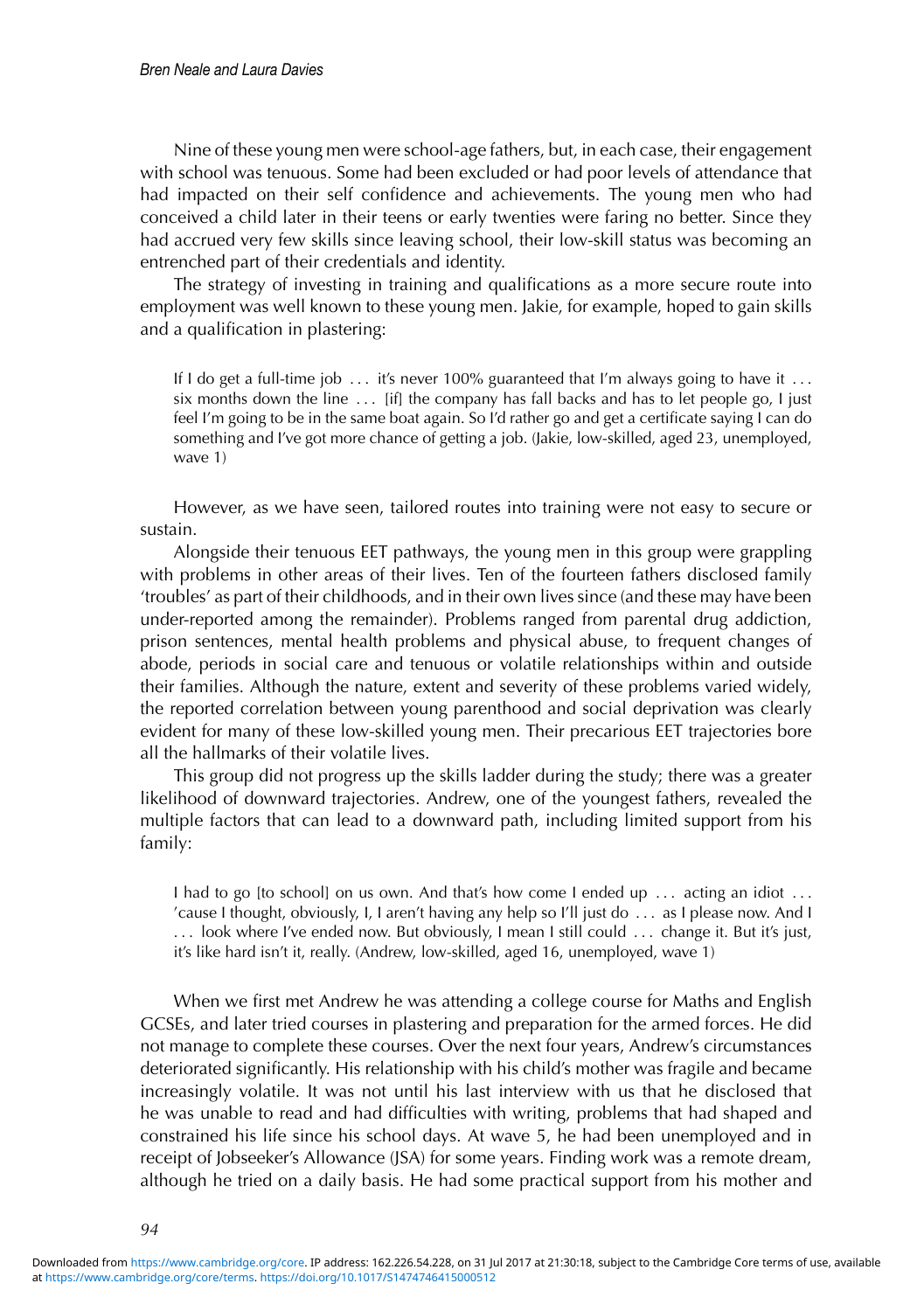her partner (he was lodging with them, following the end of his relationship). Yet his mother was not able to assist him financially. His JSA had recently been sanctioned; he had missed a letter informing him of an appointment that he needed to attend. He was demoralised and depressed by his precarious situation:

If I got a job, it would change my life . . . I wouldn't mind being a builder or something. But, like I say, I can't read any communications. So it is hard. Like, I see a job going, and I put in for it and ten others who have, like, A for communications obviously will end up with it . . . I've handed  $[my CV]$  in at Poundland  $\dots$  the Market, fish shops, pizza shops – as daft as it seems, everywhere ... If I got an interview, I think I'd be happy ... I am going backwards on myself . . . I just look and look and look and never get anywhere . . . I mean people look at us, 'oh look at him, on JSA. We're paying his benefits', but 'hang on there, you are, but no-one won't hand us any jobs' ... It's the worst, most frustrating thing probably ever ... I've had a few problems and me money's been . . . stopped . . . for about three week now. It's a big thing . . . when you don't have any money . . . I can't travel to get anywhere and have a look [for work] ... I've asked me mum but she said 'no' she hasn't got it ... If I don't get any money or anything from anywhere, I'm going to be probably homeless. Sometimes I even think about crying . . . It's really, really hard. (Andrew, low-skilled, aged 21, long-term unemployed, wave 5)

Andrew's relationship with his daughter, Sylvie (which he reflects on above), was of huge importance to him, and his prime motivation to keep searching for work. But, arguably, his fatherhood status, and the need to provide in order to earn his credentials as a father, placed extra pressure upon him, reinforcing the sense of futility and failure that pervaded his account.

Several other young men in similar circumstances had gone further along these downward routes. Adam had become homeless when he could no longer pay his board and lodging at home. Living in poverty on the minimum levels of benefits, he drifted from 'sofa' surfing with friends and family into emergency hostel accommodation, where there was no provision for bringing his child. Callum (quoted above) had been on an upward trajectory between waves 1 and 2 of our study, moving from a college course to an apprenticeship. By wave 3, he was struggling financially, with cuts to his EMA, free travel pass and free meal vouchers. By wave 4, his trajectory was downward. He had lost his apprenticeship and had not received payment for his casual employment. With barely enough funds to live on, he resorted once more to selling drugs.

As Andrew's account shows, the increased conditionality of benefits, and the threat or application of sanctions could further destabilise the fragile lives of these low income, disadvantaged young men. It was not uncommon for them to face mental and physical health issues, which added a further layer of complexity and challenge to their parenting efforts. Indeed, the growing discrepancy between their ideals of fatherhood and what they could achieve in practice was, in itself, detrimental to their well being and their social identities and reputations.

#### **Concluding discussion**

### *Feckless young fathers?*

Our evidence shows a strongly held ideology among young fathers of the value of 'being there' for their children and of 'stepping up' to a breadwinner role and identity. This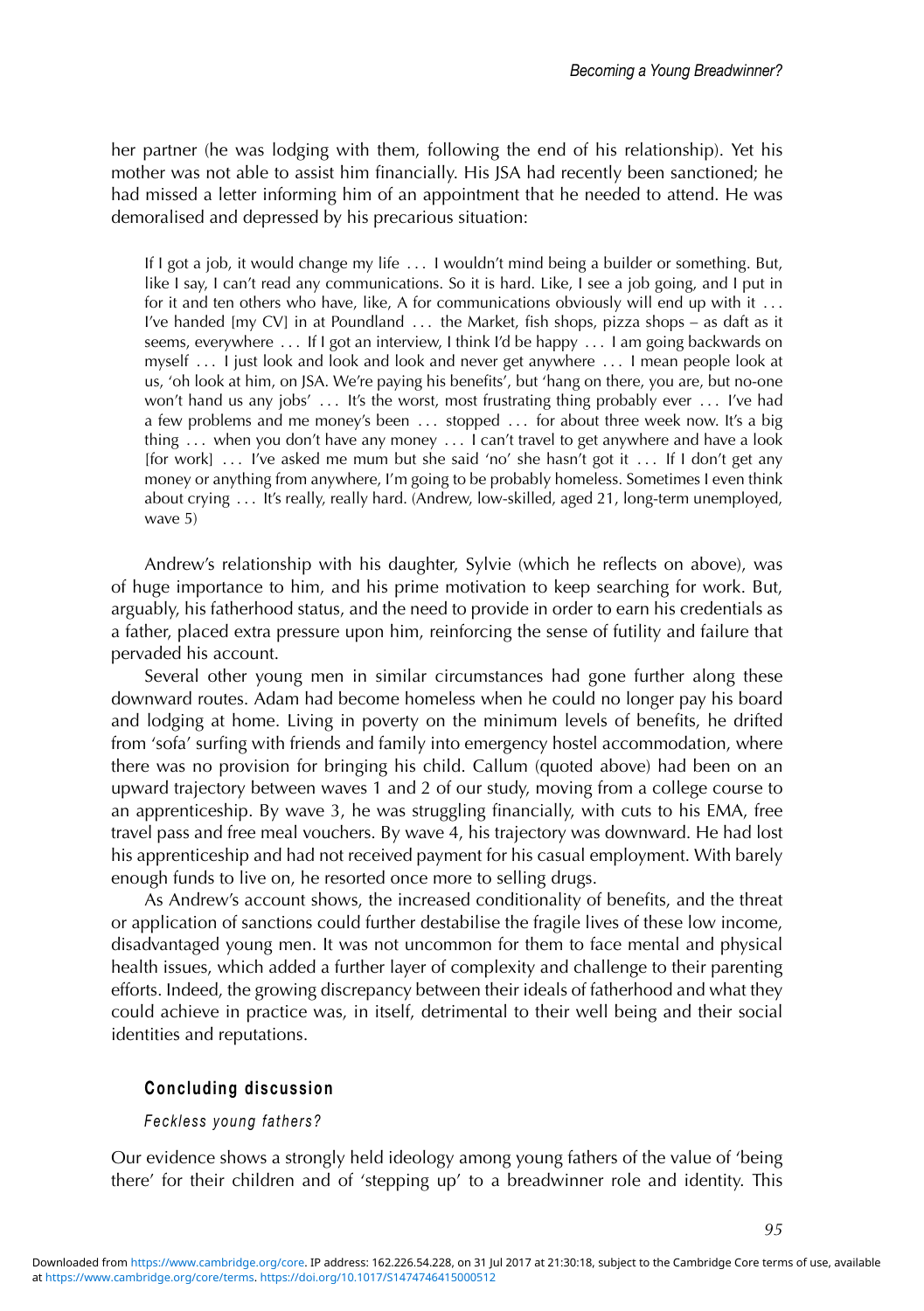was the case regardless of their EET trajectories and skills levels, their relationships with the mothers or their co-resident status with their children. While fatherhood was not planned, parenthood was seen as a positive turning point in their lives, a source of meaning and an opportunity for a renewed focus on their future goals. In line with existing evidence (Duncan, [2007\)](#page-12-0), this finding challenges the view of early parenthood as a social ill. Our findings also attest to the sheer hard work and determination of young fathers in pursuing a breadwinning role, whether studying for a degree, juggling several jobs at a time or the relentless search for casual work. Many young men faced a triple burden of earning, learning and caring that required great commitment and fortitude. Such evidence should dispel any last vestige of the idea that young fathers are feckless.

#### *A descent into social exclusion?*

The correlation reported in many studies between young parenthood and social deprivation was evident for a substantial number of the low-skilled young fathers in this study. Their strategies were short-term and expedient, based on the imperative to earn. Significantly, they lived with an accumulation of daily hardships in which time horizons shrink and fortunes become increasingly fragile. The ability to formulate plans and mobilise aspirations for the future is, arguably, integral to social citizenship, yet for those facing cumulative hardships, this capacity may be eclipsed in the overriding preoccupation with day-to-day survival. This in itself can lead to downward paths, risky practices and the erosion of health and well being.

However, for a substantial number of young men in our study, the correlation between early fatherhood and social deprivation did not apply. This heterogeneity is important for it warns against blanket assumptions about the characteristics of young fathers and their needs. Those with a steady accumulation of skills were engaged in longer term planning, working with an imperative not so much to earn but to build a livelihood, a trade or career. These were upward, future-oriented and, in some cases, strategically managed trajectories. The young men had a sustained sense of their own identities and confidence in pursuing their paths, borne of family and peer support and a more secure socio-economic base as a spring board for their lives.

Early and unplanned entry into parenthood can certainly affect, disrupt, stabilise or enhance life plans; it is a turning point that triggers changes in perceptions or orientation. It can be the catalyst to grow up a little faster, to 'make good', to try out new forms of adult identity, to find work or other sources of income in the shorter term, or to redouble efforts to secure longer term pathways into trades or careers. Yet, while there was some movement within and between our categories over time, the broader trajectories of these young fathers had already begun to form during their childhoods, shaped by a constellation of socio-economic and relational factors. The disruptions or enhancements caused by early fatherhood, then, do not amount to permanent shifts in the direction of a life. They are more likely to create a finessing, refinement or reinforcement of an existing trajectory, one forged prior to the arrival of a child, through a mixture of individual and structural circumstances. As other research has found, it is pre-existing social disadvantage that causes poor outcomes, not young parenthood per se (Kiernan, [2002;](#page-13-0) Duncan, [2007\)](#page-12-0).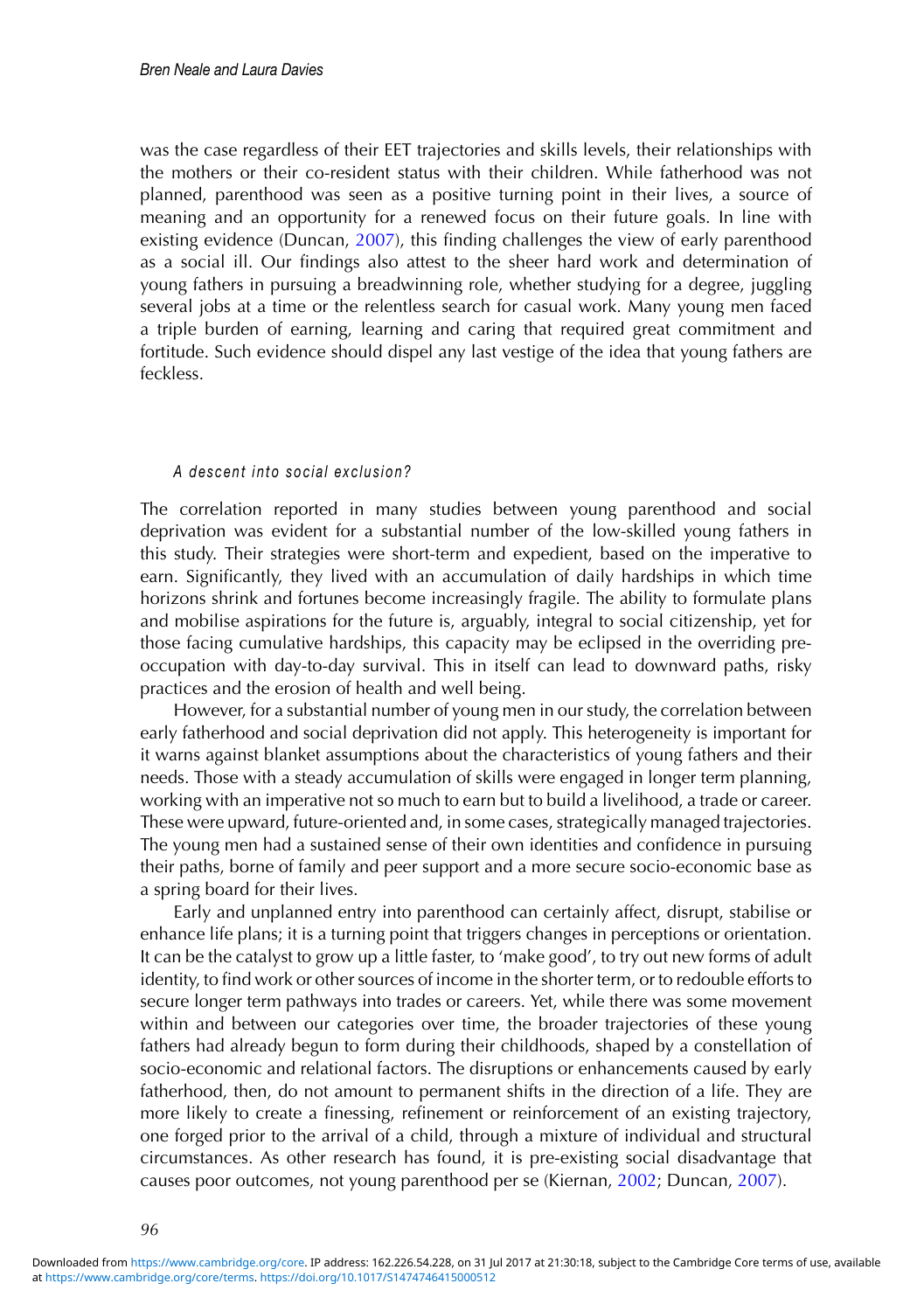## <span id="page-12-0"></span>*Policy implications*

Government rhetoric that early parenthood is an individual 'failure' that determines life chances and leads to poor outcomes is not borne out by our evidence. National level studies indicate that young people who become NEET when they leave school are most commonly those with the poorest support networks and educational records; and they are more likely to continue in this state into their twenties. There is, 'a growing polarisation between the advantaged and the disadvantaged . . . a social fracturing which would have been unrecognisable in the society of 20 years ago' (Bynner, 2007: 377– 8). Our evidence accords with this wider picture. Indeed, it suggests a pressing need for comprehensive measures to support and reward the efforts of young fathers to 'be there' and provide for their children and to sustain their role as a parent. Providing the structural building blocks to support their transitions into parenthood requires a focused investment in employment pathways and the provision of an adequate minimum wage for these young men. This would benefit young fathers and mothers, their children and wider families. For vulnerable, low-skilled young fathers, tailored professional support, provided earlier in the life course and sustained through the critical years of education and into training would seem to be essential. There is a pressing need, also, to tackle the generational inequalities that arise in a benefits system that favours older people and that serves, perversely, to punish vulnerable young men through a harsh sanctions regime, rather than provide a safety net of social security. Finally, a more robust evidence base, one that takes the perspectives of young fathers more centrally into account, is essential for the development of policies that are in tune with their lived experiences, and that will attend, with some compassion, to their futures.

# **Acknowledgement**

This research was funded by the Economic and Social Research Council, grant no. ES/J022993/1. The Following Young Fathers Dataset can be accessed via the Timescapes Archive at the University of Leeds. We are grateful to the young men whose experiences are reported here, and to Carmen Lau Clayton who carried out the fieldwork with these young men and provided additional insights on their lives. Our thanks also to Tracy Shildrick and our anonymous referees for their helpful comments on earlier drafts of this article.

# **References**

- Born, T. and Aldridge, H. (2015) *Poverty among Young People in the UK*, London: New Policy Institute, <http://npi.org.uk/publications/children-and-young-adults/739/> [accessed 12.08.2015].
- Bynner, J. (2007) 'Re-thinking the youth phase of the life course: the case for emerging adulthood', *Journal of Youth Studies*, 8, 4, 367–84.
- Department for Children, Schools and Families (2010) *Teenage Pregnancy Strategy: Beyond 2010*, London: Department for Children, Schools and Families/Department of Health.
- Duncan, S. (2007) 'What's the problem with teenage parents? And what's the problem with policy?', *Critical Social Policy*, 27, 3, 307–34.
- Duncan, S., Edwards, R. and Alexander, C (eds.) (2010) *Teenage Parenthood: What's the Problem?*, London: Tuffnell Press.